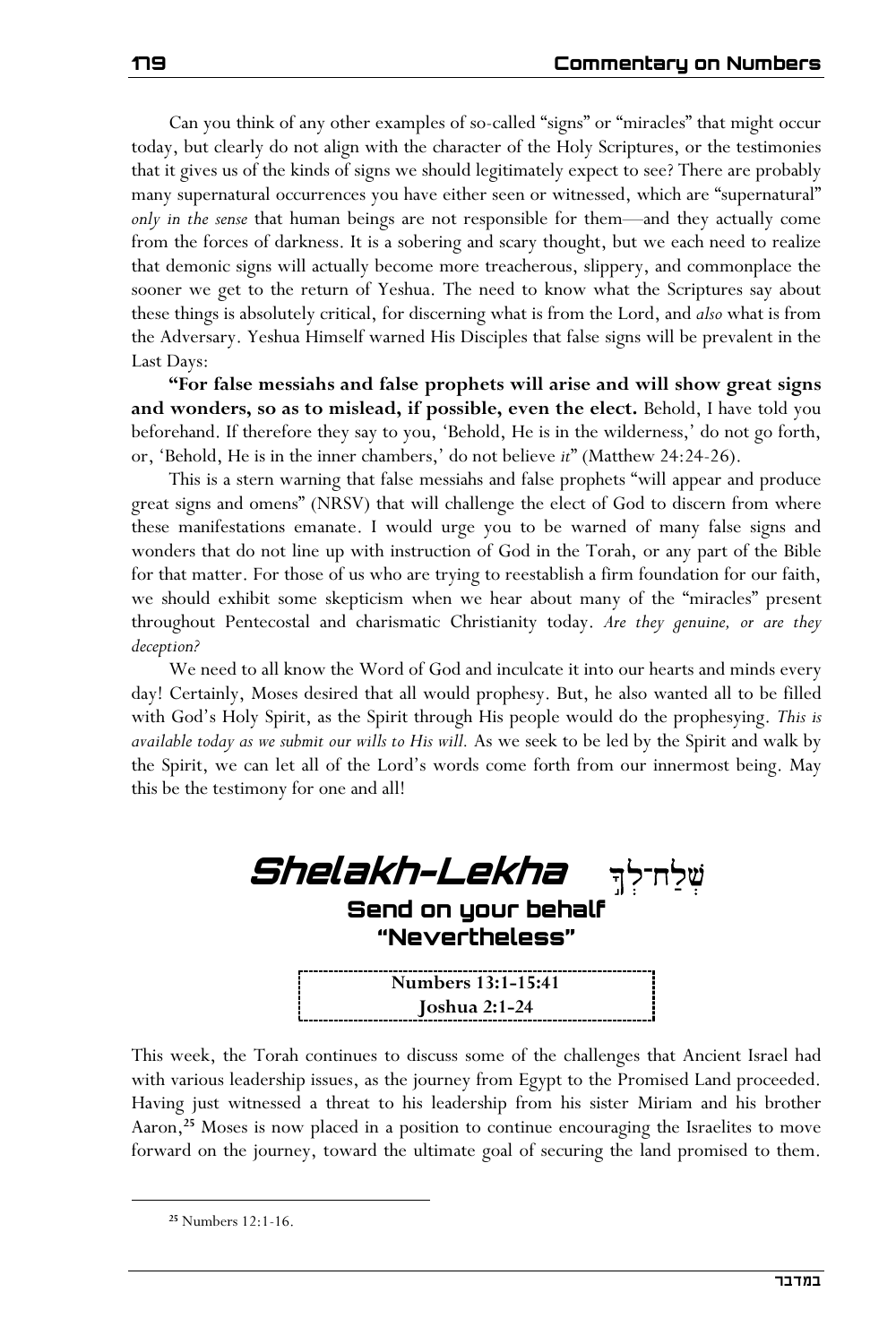This humble servant of the Most High had just survived accusations from his sister that resulted in her temporary bout with leprosy (Numbers 12:10). She was healed after her seven-day quarantine, and then the sojourn continued (Numbers 12:15-16). However, the memory of the challenge to his leadership was fresh on his mind, as Moses and the people stood at the threshold of entering into the Land.

It is at this point that *Shelakh-Lekha* begins with the infamous incidents concerning the adventures of the twelve spies,**<sup>26</sup>** who were chosen to scout out the Land of Canaan, and return with a report about the prospects for invasion:**<sup>27</sup>**

"Send out for yourself men so that they may spy out the land of Canaan, which I am going to give to the sons of Israel; you shall send a man from each of their fathers' tribes, every one a leader among them" (Numbers 13:2).

Moses, as the reluctant leader, realized that he was dealing with a recalcitrant group of people, who were not exactly content with their current status of wandering through the wilderness. *Complaints and murmuring were commonplace.* In spite of the miraculous interventions resolving their food issues, the Israelites constantly find reasons to not be satisfied with their conditions. Base human nature continued to drive the great majority of the people, as the instincts of survival and selfishness prevailed.

Moses, who in his desire to fulfill the unwanted call upon his life to lead Israel, simply wanted to obey the Lord and guide the people to Canaan. So, with the Land on the (near?) horizon, God instructed Moses to choose one leader from among each of the twelve tribes, who would go into the Land and come back with a report to (presumably?) endorse the incursion. Little did Moses know that the resulting report of the spies would not be what he expected. Instead, as we read in our Torah portion, we find that **the opposite result** from what was anticipated, occurred, as only two of the twelve leaders actually returned with a good report. The other ten got hung up on the often-used word that is heard frequently by leaders when they are attempting to impose their will upon the teeming masses. That word is "but," or as the New American Standard renders it, "nevertheless":

"Thus they told him, and said, 'We went in to the land where you sent us; and it certainly does flow with milk and honey, and this is its fruit. **Nevertheless** [Yet, RSV/NRSV; But, NIV/ATS; However, NJPS/ESV]**<sup>28</sup>** the people who live in the land are strong, and the cities are fortified *and* very large; and moreover, we saw the descendants of Anak there. Amalek is living in the land of the Negev and the Hittites and the Jebusites and the Amorites are living in the hill country, and the Canaanites are living by the sea and by the side of the Jordan" (Numbers 13:27-29).

In spite of all the positive aspects of the Promised Land that were seen during the forty-day excursion from north to south and east to west, the ultimate report of the ten spies focused on negative things rather than the many positive attributes of the territory. Human fear of others, and doubt about the promises of the Holy One to accomplish His word, prevailed. The ubiquitous insertion of the reservations, about the leadership decision to enter the Land, is best characterized by the conjunction **"but."**

**<sup>26</sup>** Numbers 13:1-24.

**<sup>27</sup>** Numbers 13:25-33.

<sup>&</sup>lt;sup>28</sup> Heb. *ki* (\*⊅).

For a further evaluation of this term, and its wide array of usages, consult Bill T. Arnold and John H. Choi, *A Guide to Biblical Hebrew Syntax* (New York: Cambridge University Press, 2003), pp 149-155.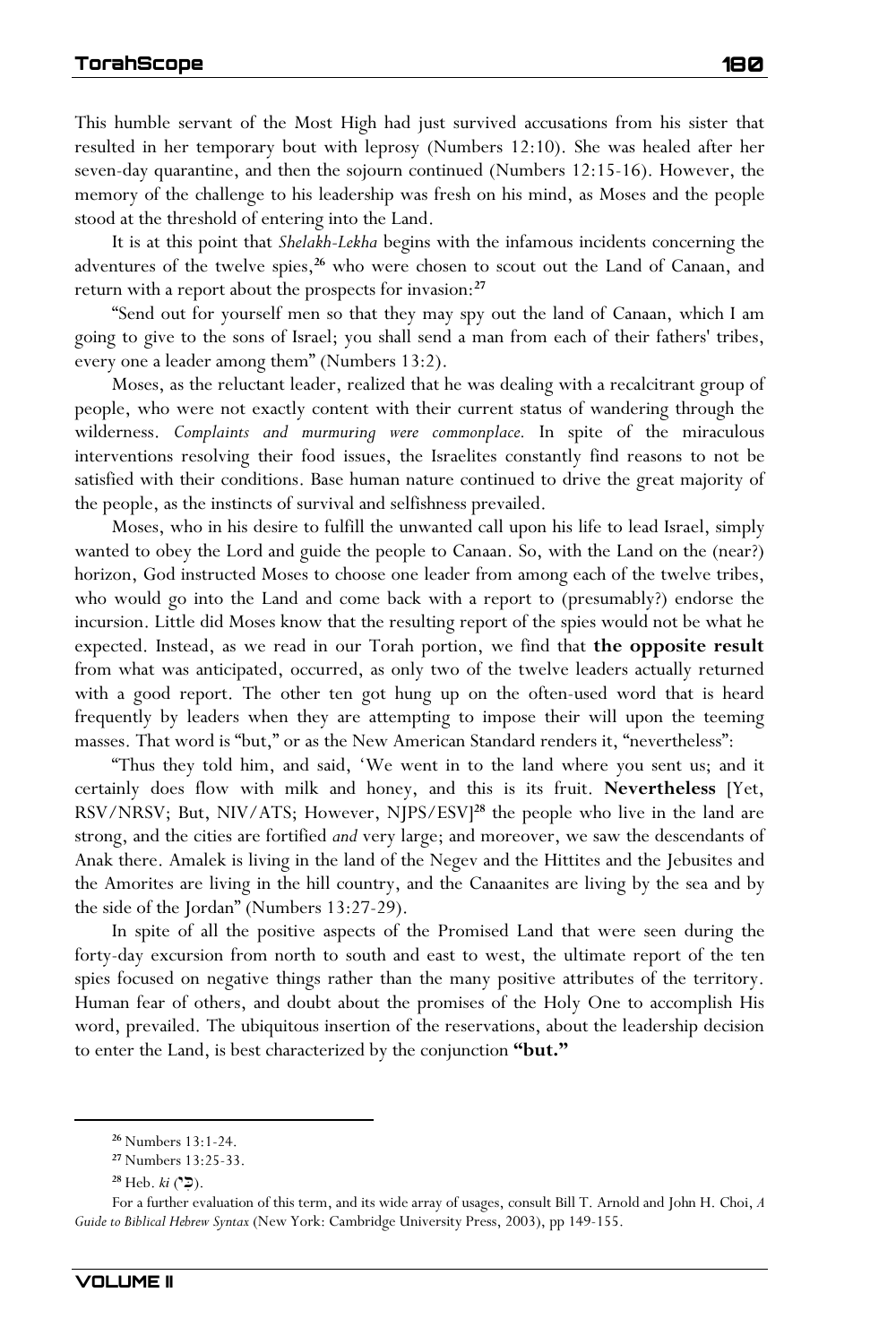As human beings we each have varying roles as leaders and followers of families, groups, congregations, or even greater responsibilities in business or our communities. Have you ever considered how often you hear the word "but" come forth from your own heart, or listen to others respond with that same retort? If you are a parent, you can certainly relate to children using "but" as an excuse, especially if you are attempting to impose your will upon them. On the other hand, if you are in a position where you are a subordinate of someone else, you might hear yourself utilize this term when being asked to do something that was not on your personal agenda, or when you feel it is necessary to offer an alternative point of view. The challenge for each of us, regardless of what position we may find ourselves, is how we should deal with the innate human tendency to want to "do our own thing"—when we have a Creator who has clearly spelled out how we are supposed to conduct our lives in His Word. Are there principles we can learn from the leadership style of Moses, which can be applied to our daily walk with the Messiah?

Surely the examples that we have been given of how Moses dealt with his detractors are for our instruction and edification! When considering the role that Moses had as the one chosen to deliver the Israelites from Egyptian bondage, the contrast that he was *first* a follower of God allowed him to execute his responsibilities *secondly* as a leader. Moses had been chosen from birth to be the one selected for the position he reluctantly received. For the first forty years of his life he was trained in the halls of Pharaoh's courts with great responsibility, and the incumbent authority to make things happen. Then in an impetuous moment of the flesh, he committed murder, however justified, and had to flee into the wilderness for his own survival (Exodus 2:11-15).

For the next forty years, Moses learned the skill of being a shepherd tending to the flocks of his father-in-law, Jethro of Midian. During these long years in the desert, he had a great deal of time to dwell on who he was, but most importantly who the God of the Hebrews was. According to the author of Hebrews, Moses knew that he was a Hebrew, and that he had a destiny upon his life:

"By faith Moses, when he was born, was hidden for three months by his parents, because they saw he was a beautiful child; and they were not afraid of the king's edict. By faith Moses, when he had grown up, refused to be called the son of Pharaoh's daughter, choosing rather to endure ill-treatment with the people of God than to enjoy the passing pleasures of sin, considering the reproach of Messiah greater riches than the treasures of Egypt; for he was looking to the reward. **By faith he left Egypt, not fearing the wrath of the king; for he endured, as seeing Him who is unseen.** By faith he kept the Passover and the sprinkling of the blood, so that he who destroyed the firstborn would not touch them" (Hebrews 11:23-28).

Imagine going from the pinnacle of power in Egypt, being a member of the royal family, to Sinai and shepherding someone else's herds. This does not seem like a very exciting promotion, and yet through it all, the Lord molded Moses into an able leader, who would be called into an incredible relationship with Him as he guided Ancient Israel. It was during the years of self-reflection in Midian when Moses truly learned how to commune with his Creator, how to hear His voice, and how to follow His will. After all, what got Moses out into the wilderness, and into the role of a shepherd, occurred because he had let his anger overtake his reason, causing him to murder another human being. Certainly, this memory was a vivid reminder of his failings, no matter how often he justified his actions. When the Torah instruction was issued on how to punish a murderer (Leviticus 24:17), what did Moses think?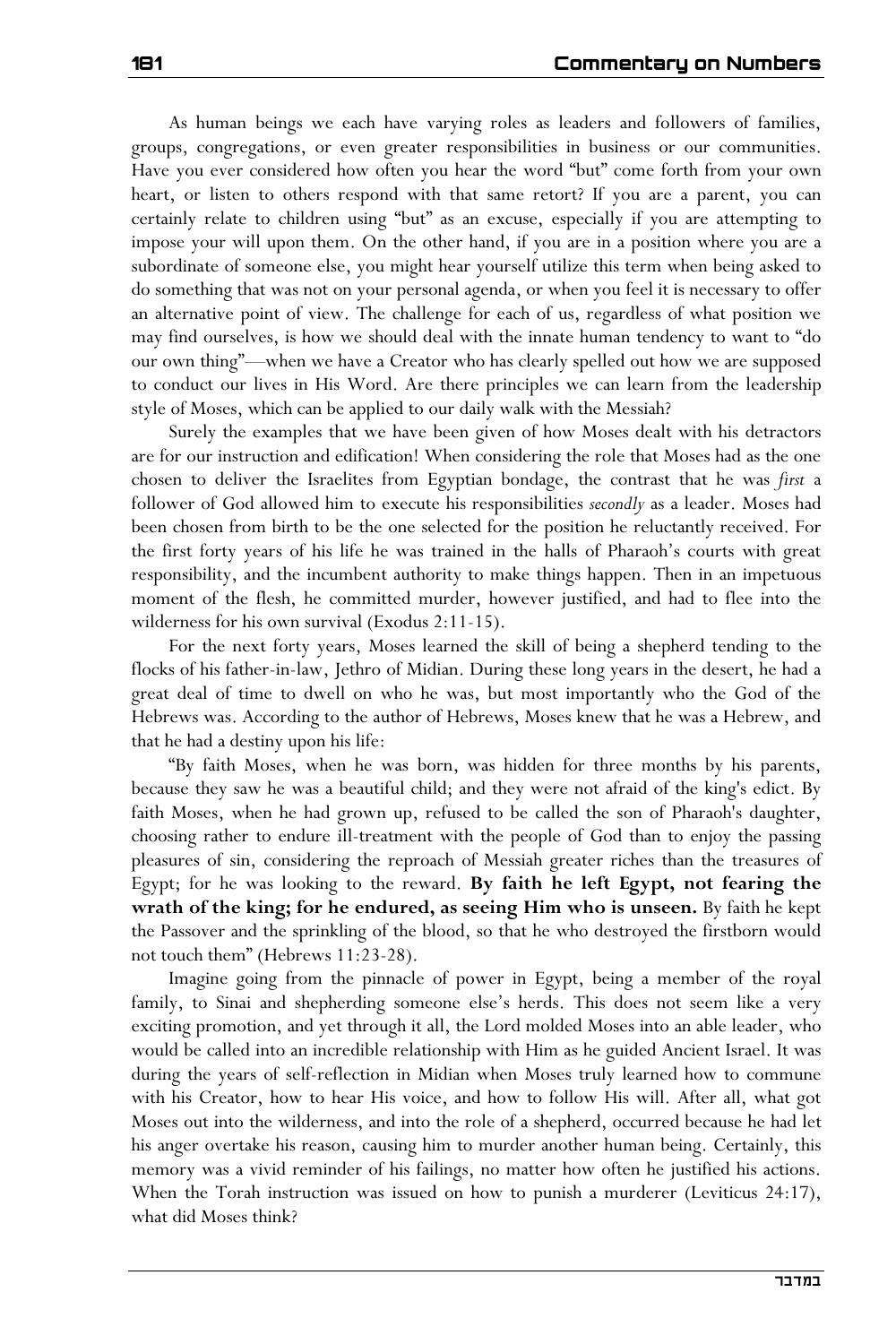From the point of him leaving Midian, returning to Egypt, and then leading the Israelites to Mount Sinai—Moses was the primary witness to the finger of God actually inscribing "You shall not murder" (Exodus 20:13). It is difficult to fathom how Moses must have felt, as he recognized that his impetuous action to murder an Egyptian must have influenced his entire life. Surely as a result, Moses fully understood the mercy and compassion of the Most High, who did not execute the prescribed judgment. Could these circumstances have determined permanent character changes? Is there no wonder why in the previous Torah reading, *B'ha'alotkha* (Numbers 8:1-12:16), the description that best exemplifies Moses is his humility?

"Now the man Moses was very humble, more than any man who was on the face of the earth" (Numbers 12:3).**<sup>29</sup>**

*With this humility came great strength.* Moses learned through the lessons of his life that he was chosen to be an instrument for the work of the Most High. In order to let this happen, he had to learn the fine art of denying his own inclinations. When he felt the tendency to say "but" when given various instructions from the Lord, he chose instead to simply repeat what he was told, even when he was probably perplexed about the various things that he was told to communicate to the Israelites.

Is this not also a characteristic of Yeshua the Messiah—sometimes regarded as a kind of Second Moses—who spoke only what the Father told Him to speak?

"For I did not speak on My own initiative, but the Father Himself who sent Me has given Me a commandment *as to* what to say and what to speak. I know that His commandment is eternal life; therefore the things I speak, I speak just as the Father has told Me" (John 12:49-50).

Of course, we know that when Moses did exercise his own will, as witnessed when he willfully struck the rock without following the clear instructions to speak to the rock, the consequences were devastating. Moses was ultimately a fallible human being like the rest of the population of Israel (Numbers 20:8-11). Yeshua the Messiah, in stark contrast, was Divine.

Within our Torah portion of *Shelakh-Lekha*, we see Moses steadily leading the Ancient Israelites, in the wake of the Miriam debacle, and on the precipice of the people entering into the Promised Land. God had already told him to send ahead the twelve spies for a scouting report, knowing full well in His omniscience that the report would be distorted by them, because they lacked the faith to believe and trust in Him. The servant-leader Moses follows His instructions and the results are recorded (Numbers 13).

The ten come back with a bad report, and immediately the infection of doubt and disbelief permeated the camp. Insurrection was on the rise, as the people murmured, complained, and asked for another leader to take them back to Egypt (Numbers 14:1-10). Moses and his brother Aaron fell on their faces before God, in prayer and supplication. There is no other place to turn but to the mercy of the Almighty, if Israel was to be spared from potential disaster:

**<sup>29</sup>** Conservative Bible scholars are widely agreed that given the content, this is a remark made by a post-Mosaic editor of the Pentateuch, and not by Moses himself—as the most humble man could never make such a claim.

Consult R.K. Harrison, *Introduction to the Old Testament* (Grand Rapids: Eerdmans, 1969), pp 614-634; and the entry for the Book of Numbers in *A Survey of the Tanach for the Practical Messianic* by J.K. McKee.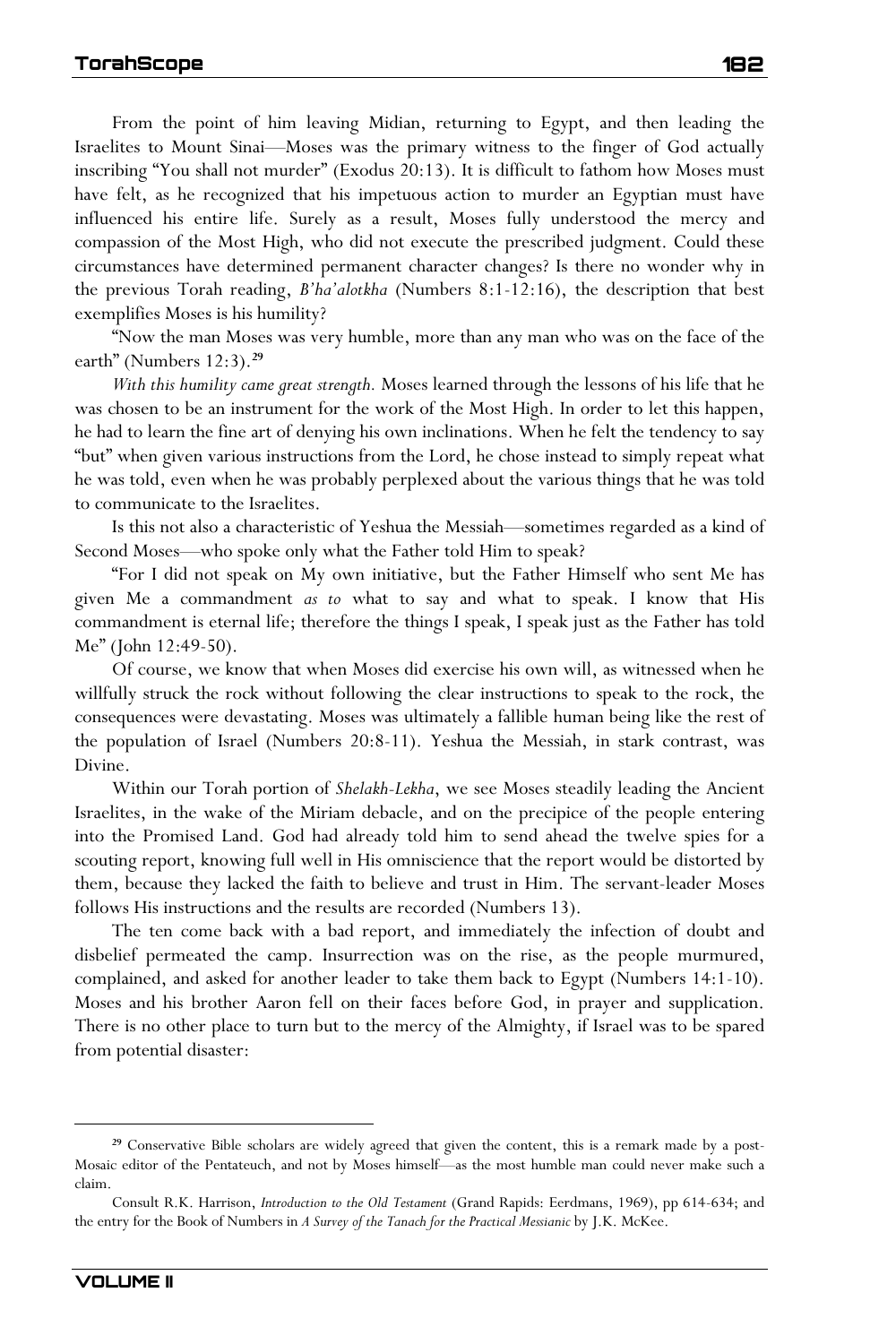"Then Moses and Aaron fell on their faces in the presence of all the assembly of the congregation of the sons of Israel. Joshua the son of Nun and Caleb the son of Jephunneh, of those who had spied out the land, tore their clothes" (Numbers 14:5-6).

The two faithful spies, Joshua and Caleb, knew what to do when confronted with the doubts and complaining of their countrymen. They tore their clothes in a physical act of displaying great sorrow for the report of their fellow spies.

It is here, prostrated on the ground before the presence of the Almighty, that men and women of God can truly cry out to Him for His protection, wisdom, grace, mercy, and compassion for not only themselves—but for others who are walking into the jaws of judgment. There is no better place to be when one is confronted with questions about what to do in certain circumstances, than on your face imploring our Heavenly Father for answers. **Only God has the answers to life's problems and challenges,** and it is through a humbled heart that He will reveal how each of us should proceed in the circumstances of life.

The example of Moses, Aaron, Joshua, and Caleb imploring God on their knees, must be taken seriously by anyone who has been given leadership responsibilities in the Body of Messiah. Prostrate yourself before the Holy One, and wait upon Him for the directions on what to do next! The Almighty appreciates this level of trust and dependence on Him. As you do this, you will discover that you begin to emulate the examples of many faithful people who preceded you in generations past.

Over time as you submit yourself to God, the Holy Spirit will reveal to you that leadership is all about serving, and that the Biblical model for leadership is all about humbling yourself, as the world rests squarely upon the shoulders of the Messiah Yeshua (Isaiah 9:6). Yeshua and He alone is holding up the rest of humanity by the word of His power (Hebrews 1:3). Yeshua is at the bottom of it all, yet because of His extreme service He is *also* at the very top. Via experience you will discover that in order to be called into a position of leadership like Moses, you need to learn to put yourself last and to think and pray for others ahead of yourself. You learn about the need to serve others, and the more you serve the closer you come to the ultimate position occupied by the Messiah Himself:

"It is not this way among you, but whoever wishes to become great among you shall be your servant, and whoever wishes to be first among you shall be your slave; **just as the Son of Man did not come to be served, but to serve, and to give His life a ransom for many"** (Matthew 20:26-28).

The Apostles knew what service was all about, and it meant losing their lives in order to gain His life.**<sup>30</sup>** The Apostles learned that becoming servants required one to minister to the needs of the assembly with whatever was necessary. In almost all cases, it required them eventually giving up their physical lives, in order to pass on the blessings associated with pointing people to the Messiah of Israel.

Moses had a great advantage over many others in communicating with the Lord, because the Lord spoke to him face to face (Exodus 33:11). The exchanges between the Most High and Moses, as recorded in the Torah, are a unique description of a person who has been called out by Him for a huge assignment.

Today, as the Lord is molding Messianic Believers as Torah obedient followers of the Messiah Yeshua, He is *surely challenging* each and every one of us to exemplify the same faith and willingness to submit our wills to His will. God is training us to execute our fleshly

**<sup>30</sup>** Matthew 10:39; 16:25; Mark 8:35; Luke 9:24; 17:33; John 12:25.